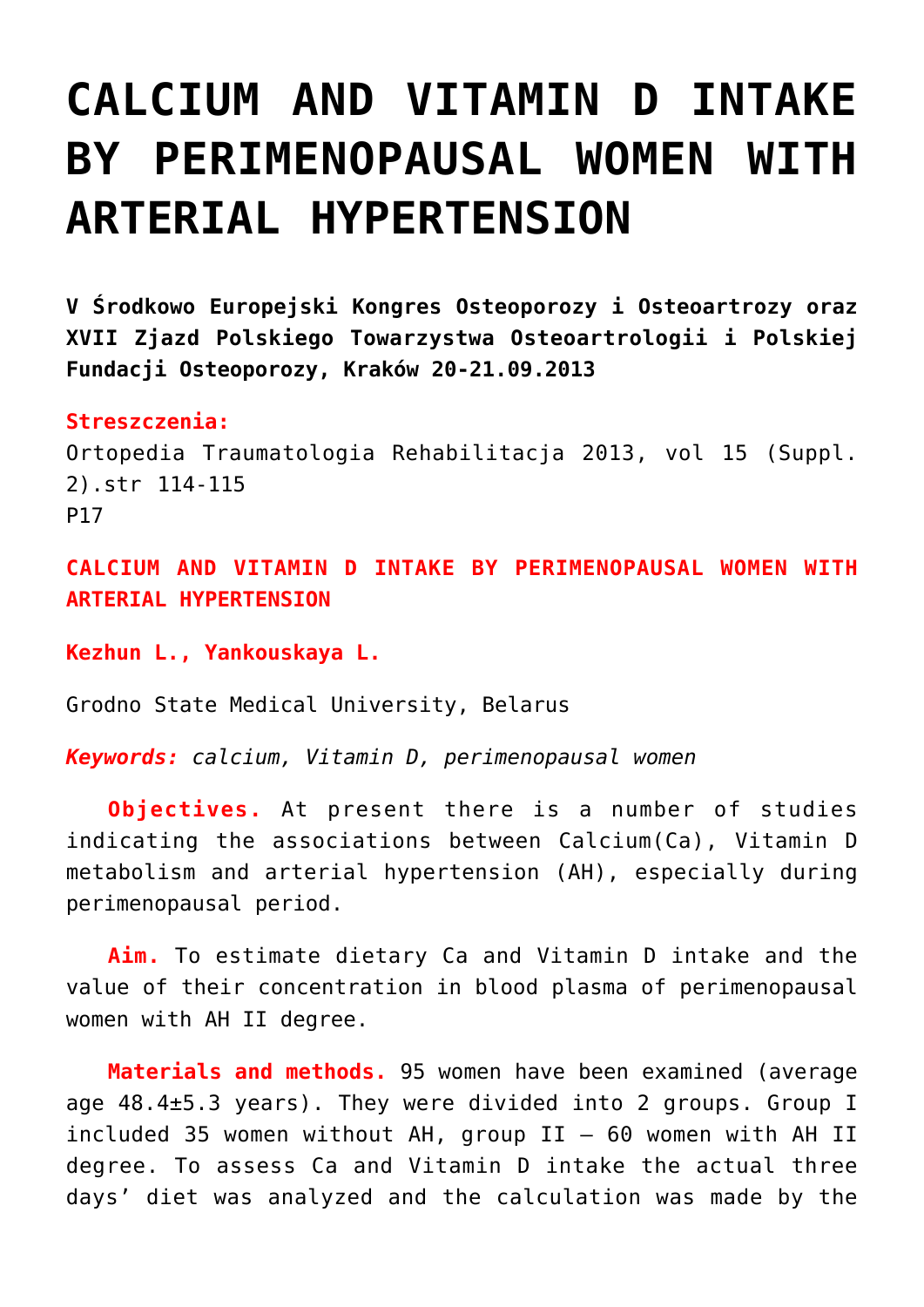computer system "Dietary intake test" (Kiev, Ukraine). The level of Vitamin D (25(OH)D3) in blood plasma was estimated by chemiluminescent method in 21 women from group I and in 32 women from group II. The level of 25(OH)D3 of lower than 50 nmol/L was considered Vitamin D deficiency, while that of 51-75 nmol/L was considered insufficient. The level above 75 nmol/L was proposed optimal. The statistical processing was performed by means of «STATISTICA 7.0».

**Results.** The examined women from groups I and II varied significantly with their weight (71.5±10.5kg versus 85  $[73; 95]$ kg,  $p=0.007$ ), in body mass index  $(26.4\pm3.6 \text{ kg/m}^2 \text{ versus}$ 31.5±6.1 kg/m<sup>2</sup>, p=0.009) and in the level of systolic blood pressure (120 [110;125] mmHg versus 160 [150;160] mmHg, *p=0.00001*) and that of diastolic blood pressure (80 [70;80] mmHg versus 100 [92.5;100] mmHg, *p=0.0004*).

The examined groups did not vary with average intake of Ca  $(561.6 \pm 176.5$ mg/day in group I and  $525.9 \pm 231.7$  mg/day in group II) and Vitamin D (0.4[0.16; 1.56] mg/day in group I and 0.26[0.1;2.09] mg/day in group II). Only 5.7% women in group I and 3.3% women in group II consumed 1000-1300 mg Ca daily. The incidence of calcium consumption of less than 500 mg/day was 1.4-fold higher in group II than in group I. Only 8.6% women from group I and 6.7% women from group II consumed 5 µg/day (200 IU) of Vitamin D, and it was the minimum daily intake of Vitamin D.

The concentration of 25(OH)D3 in blood plasma was higher (*p=0.02*) in group I (43.5±17.8 nmol/L versus 32.5±18.1 nmol/L, respectively). 25(OH)D3 deficiency was revealed in 61.9% women from group I and in 84.4% women from group II. Insufficiency was in 33.3% women from group I and in 12.5% women from group II. We determined the correlation between 25(OH)D3 concentration in blood plasma and the level of systolic blood pressure (r=-0.61; *p<0.05*), height (R=0.36; *p<0.05*), between Ca intake and that of Vitamin D (R=0.40; *p<0.05*) in group II.